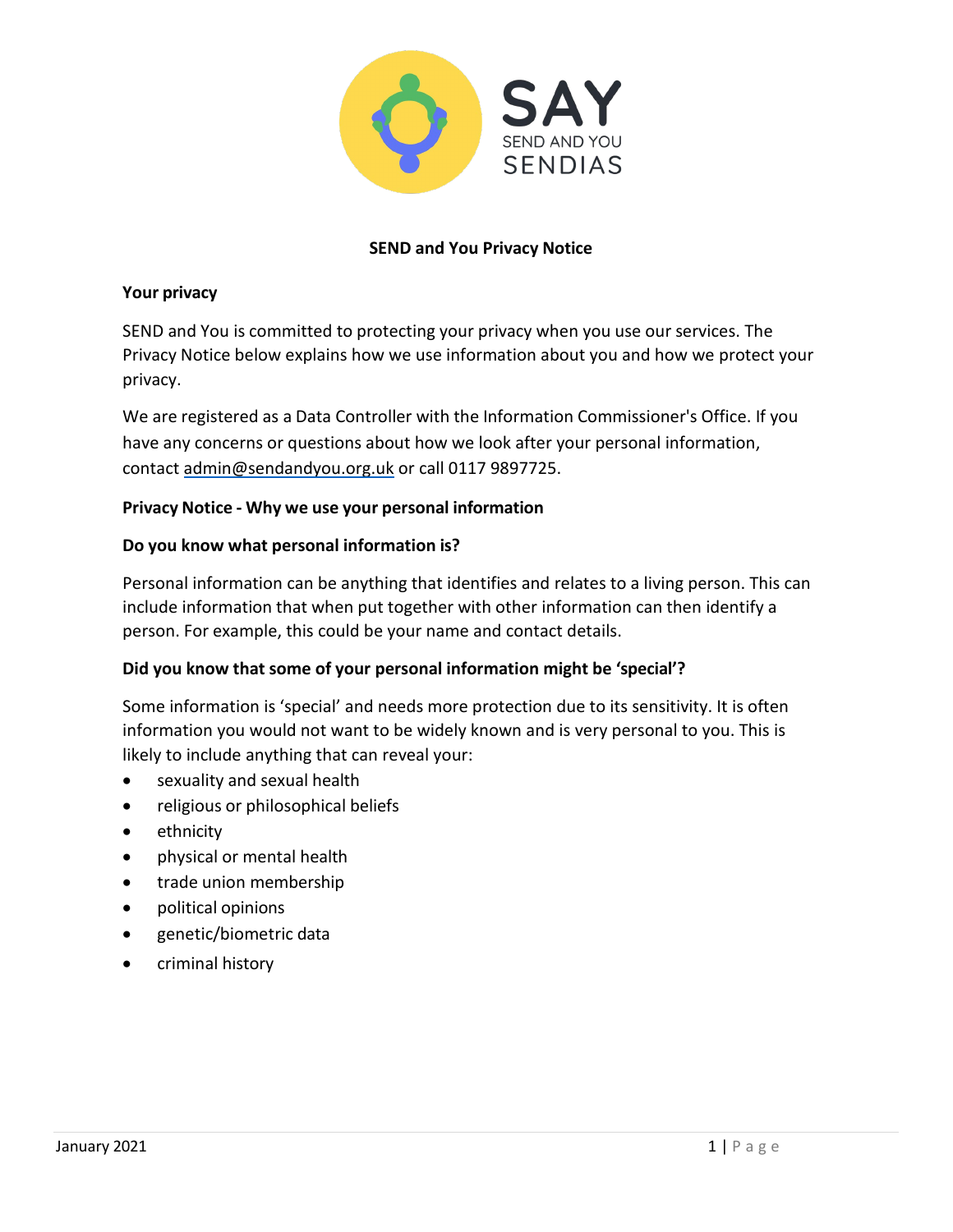# **Why do we need your personal information?**

We may need to use some information about you to understand your needs and provide you with a better service, and in particular for the following reasons:

- Internal record keeping to help deliver services and support our service users
- to manage and improve those services we provide to you for example, acting on the comments we receive from evaluation forms
- to train and manage the employment of our workers who deliver those services
- to help investigate any worries or complaints you have about our services
- keep track of spending on services
- check the quality of services  $-$  at times we may need to share anonymized

information with our funders for reporting purposes

help with research and planning of new services

• We may send information which we think may be useful to you by email (local events/support groups/organisations etc.). We will always ask for your permission before we add your details to our e- share list. We may also contact you to provide service user feedback on our services.

### **How the law allows us to use your personal information**

There are a number of legal, legitimate or lawful reasons why we need to collect and use your personal information. Generally we collect and use personal information in circumstances where:

- you have entered into a contract with us
- it is necessary to perform our services to you
- it is necessary to protect someone in an emergency
- it is required by law
- it is necessary for employment purposes
- it is necessary to deliver health or social care services
- you have made your information publicly available
- it is necessary for legal cases
- it is to the benefit of society as a whole
- it is necessary to protect public health
- it is necessary for archiving, research, or statistical purposes
- you, or your legal representative, have given consent

If we have consent to use your personal information, you have the right to remove it at any time. If you want to remove your consent, [contact admin@sendandyou.org.uk](mailto:dpo@supportiveparents.org.uk)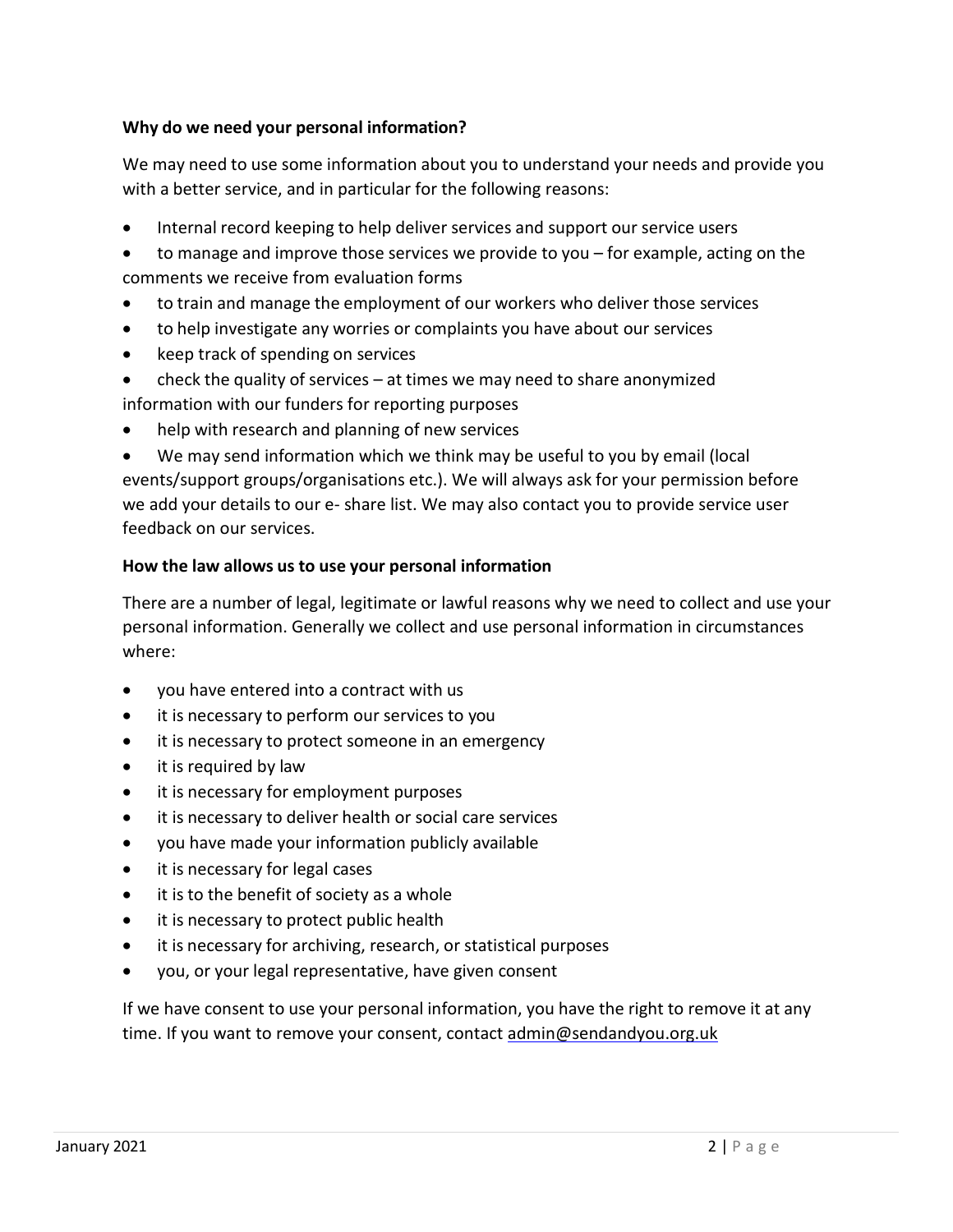We only use what we need! Where we can, we will only collect and use personal information if we need it to deliver a service or meet a requirement. When you contact us by telephone, email or by joining as a member we will ask for the following information:

- name
- age of your child or young person, with their consent
- contact information including email address, contact address and phone number
- demographic information such as postcode and diversity information
- other information relevant to your enquiry

Non sensitive details (email address etc.) when transmitted normally over the internet cannot be guaranteed to be 100% secure. Whilst we take all possible means to protect your personal information, we cannot guarantee the security of any information you transmit electronically to us.

If we do not need personal information; we will either, keep you anonymous if we already have it for something else, or we will not ask you for it. For example, in a survey, we may not need your contact details we will only collect your survey responses.

If we use your personal information for research and analysis, we will always keep you anonymous or use a different name unless you have explicitly agreed that your personal information can be used for that research.

# *We do not sell your personal information to anyone else.*

# **What you can do with your information**

The law gives you a number of rights to control what personal information is used by us and how it is used by us. You can ask for access to the information we hold on you. We would normally expect to share what we record about you with you whenever we assess your needs or provide you with services.

However, you also have the right to ask for a copy of all the information we have about you and the services you receive from us. When we receive a request from you in writing, we must give you access to everything we have recorded about you, however, we cannot let you see any parts of your records that contain:

- confidential information about other people
- data a professional thinks will cause serious harm to you or someone else's physical or mental wellbeing; or
- if we think that giving you the information may stop us from preventing or detecting a crime.

This applies to personal information that is in both paper and electronic records. If you ask us, we will also let others see your record (except if one of the points above applies).

If you cannot ask for your records in writing, we will make sure there are other ways that you can. If you have previously agreed to us logging your personal information, you may change your mind at any time by writing to us or emailing us at [admin@sendandyou.org.uk](mailto:admin@sendandyou.org.uk)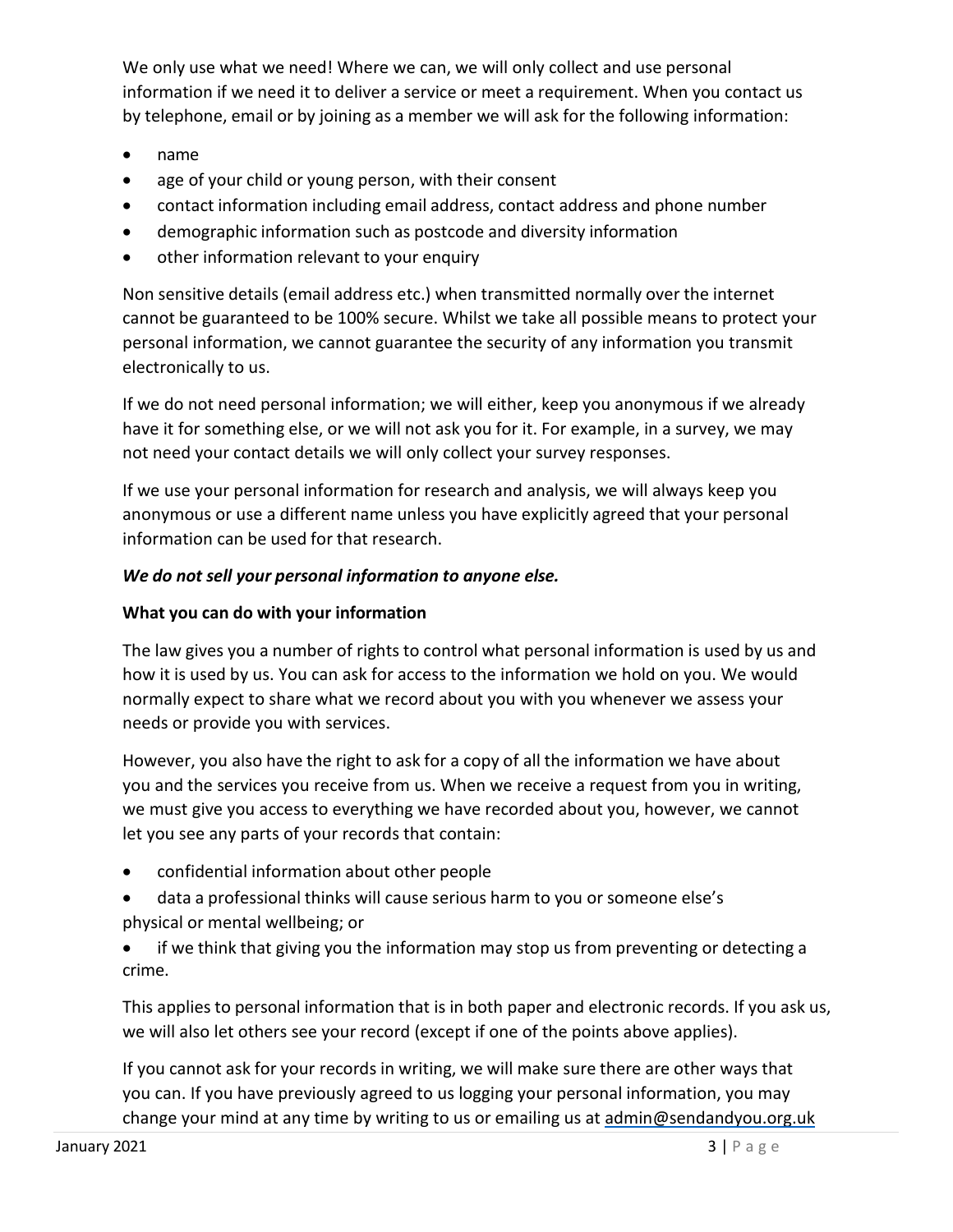You can ask to change information you think is inaccurate. You should let us know if you disagree with something written on your file. We may not always be able to change or remove that information but we will correct factual inaccuracies and may include your comments in the record to show that you disagree with it.

You can ask to delete information (right to be forgotten). In some circumstances, you can ask for your personal information to be deleted, for example:

• Where your personal information is no longer needed for the reason it was collected in the first place.

• Where you have removed your consent for us to use your information and where there is no other legal, legitimate or lawful reason for us to keep it.

- Where there is no legal reason for the use of your information.
- Where deleting the information is a legal requirement.

• Where your personal information has been shared with others, we will do what we can to make sure those using your personal information comply with your request for erasure.

Please note that we cannot delete your information where:

- we are required to have it by law.
- it is used for freedom of expression.
- it is used for public health purposes.
- it is used for, scientific or historical research, or statistical purposes where it would make information unusable.
- it is necessary for legal claims.

You can ask us to limit what we use your personal data for. You have the right to ask us to restrict what we use your personal information for where:

• you have identified inaccurate information, and have told us of it.

where we have no legal reason to use that information, but you want us to restrict what we use it for rather than erase the information altogether.

When information is restricted, it cannot be used other than to securely store the data and with your consent to handle legal claims and protect others, or where it is for important public interests of the UK.

Where restriction of use has been granted, we will inform you before we carry on using your personal information.

You have the right to ask us to stop using your personal information. However, if this request is approved this may cause delays or prevent us from delivering a service to you. Where possible we will always seek to comply with your request, but we may need to hold or use information because we are required to by law.

You have the right to ask for your personal information to be given back to you or another service provider of your choice in a commonly used format. This is called data portability.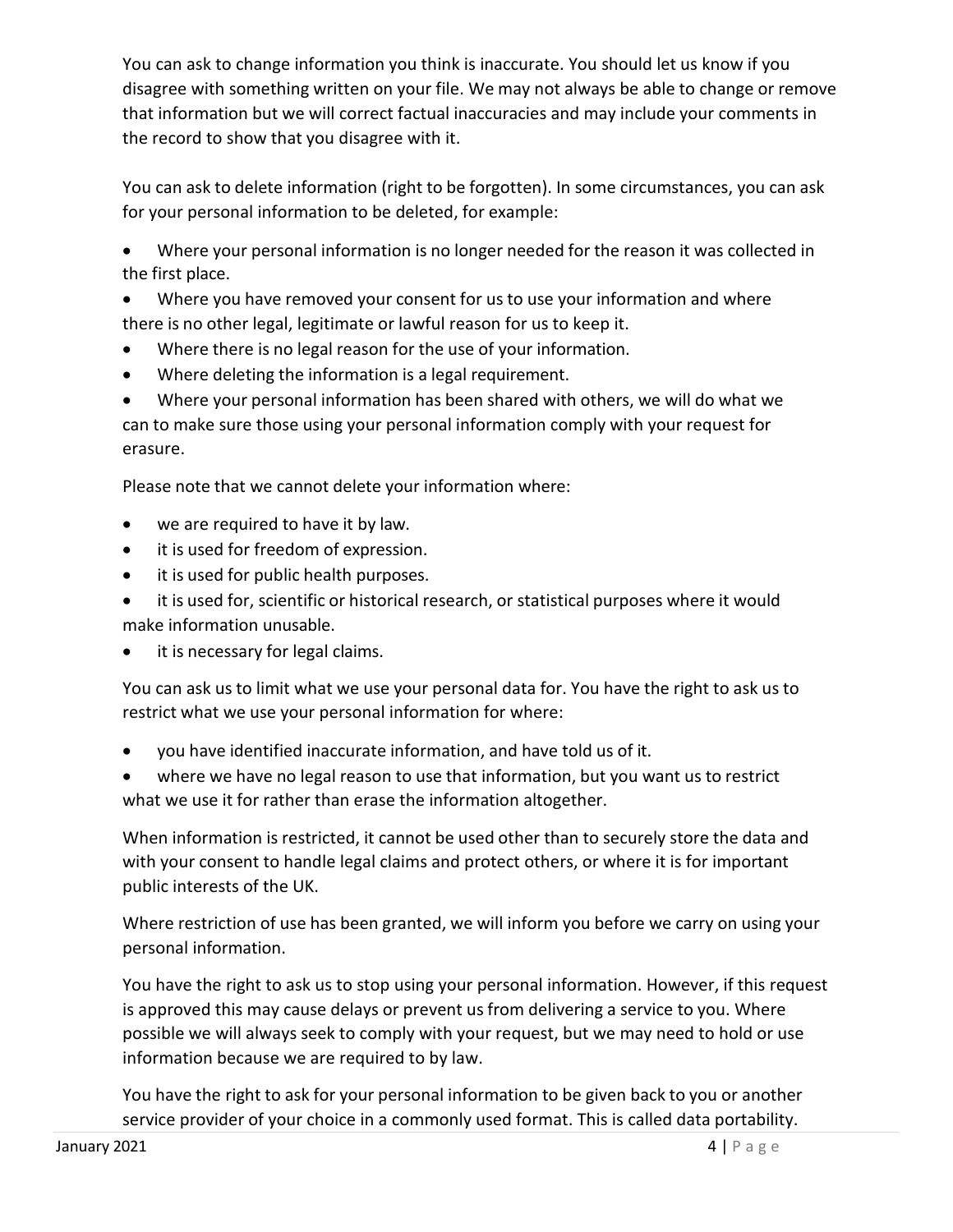However, this only applies if we are using your personal information with consent (not if we are required to by law) and if decisions were made by a computer and not a human being.

It is likely that data portability will not apply to most of the services you receive from SEND and You. You can ask to have any computer made decisions explained to you, and details of how we may have 'profiled' you.

You have the right to question decisions made about you by a computer, unless it's required for any contract you have entered into, required by law, or you have consented to it.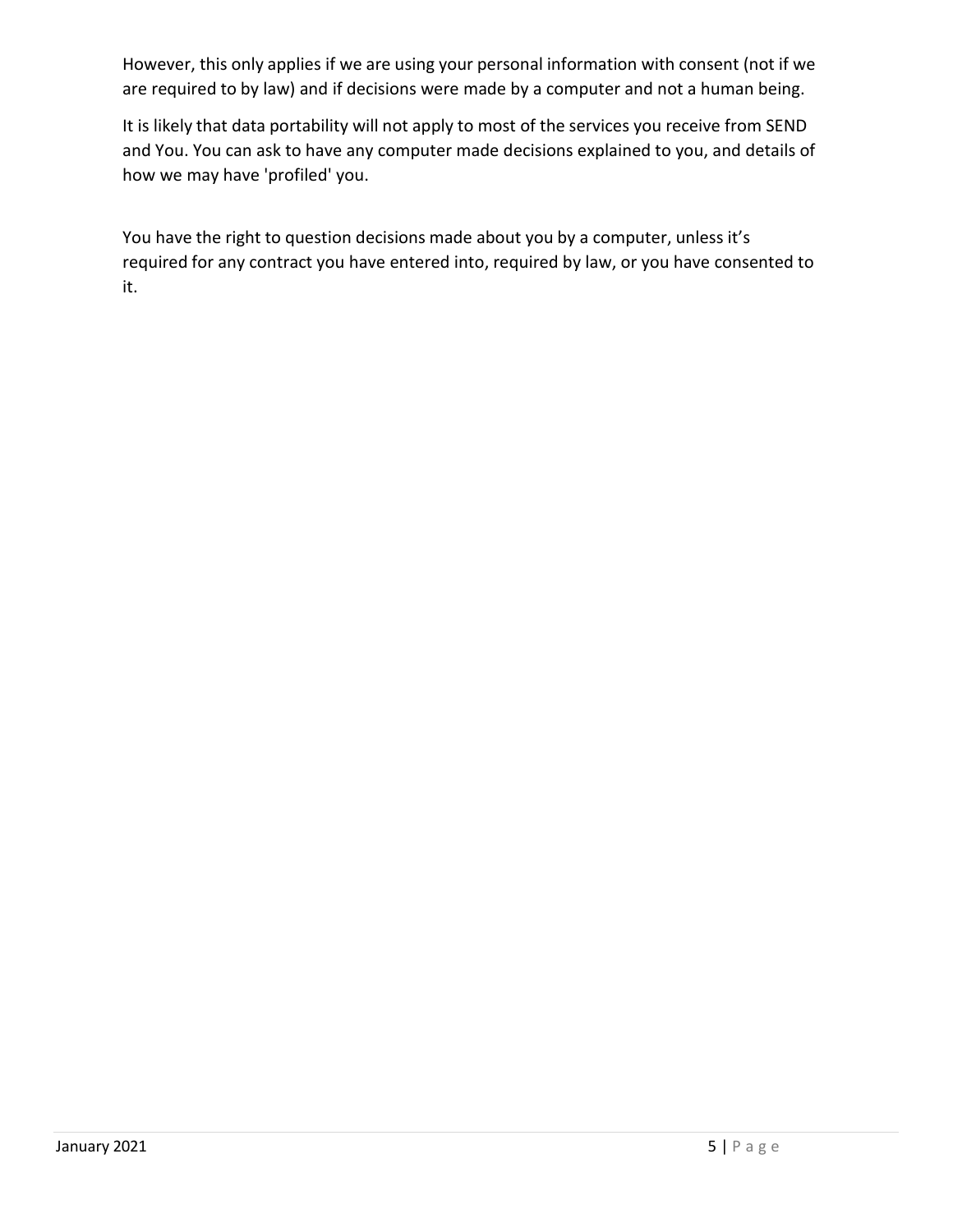You also have the right to object if you are being 'profiled'. 'Profiling' is where decisions are made about you based on certain things in your personal information. For example, your health conditions.

If SEND and You uses your personal information to profile you, in order to deliver the most appropriate service to you, you will be informed. If you have concerns regarding automated decision-making, or profiling, please contact us at [admin@sendandyou.org.uk a](mailto:admin@sendandyou.org.uk)nd we will be able to advise you about how we are using your information.

### **Who do we share your information with?**

We use a range of organisations to either store personal information or help deliver our services to you. Where we have these arrangements there is always an agreement in place to make sure that the organisation complies with data protection law.

Sometimes we have a legal duty to provide personal information to other organisations. We may also share your personal information when we feel there is a good reason that is more important than protecting your privacy. This does not happen often, but we may share your information:

- in order to find and stop crime and fraud; or if there are serious risks to the public, our staff or to other professionals.
- to protect a child in line with our Safeguarding Policy.
- to protect adults who are thought to be at risk, for example if they are frail, confused or cannot understand what is happening to them – in line with our Safeguarding Policy.

For all of these reasons the risk must be serious before we can decide to override your right to privacy. If we are worried about your physical safety, or feel we need to take action to protect you from being harmed in other ways, we will discuss this with you and, if possible, get your permission to tell others about your situation before doing so.

We may still share your information if we believe the risk to others is serious enough to do so. There may also be rare occasions when the risk to others is so great that we need to share information straight away. If this is the case, we will make sure that we record what information we share and our reasons for doing so. We will let you know what we have done and why, if we think it is safe to do so.

### **How do we protect your information?**

We will do what we can to make sure we hold records about you (on paper and electronically) in a secure way, and we will only make them available to those who have a right to see them.

Examples of our security include:

• Encryption, meaning that information is hidden so that it cannot be read without special knowledge (such as a password). This is done with a secret code, or what is called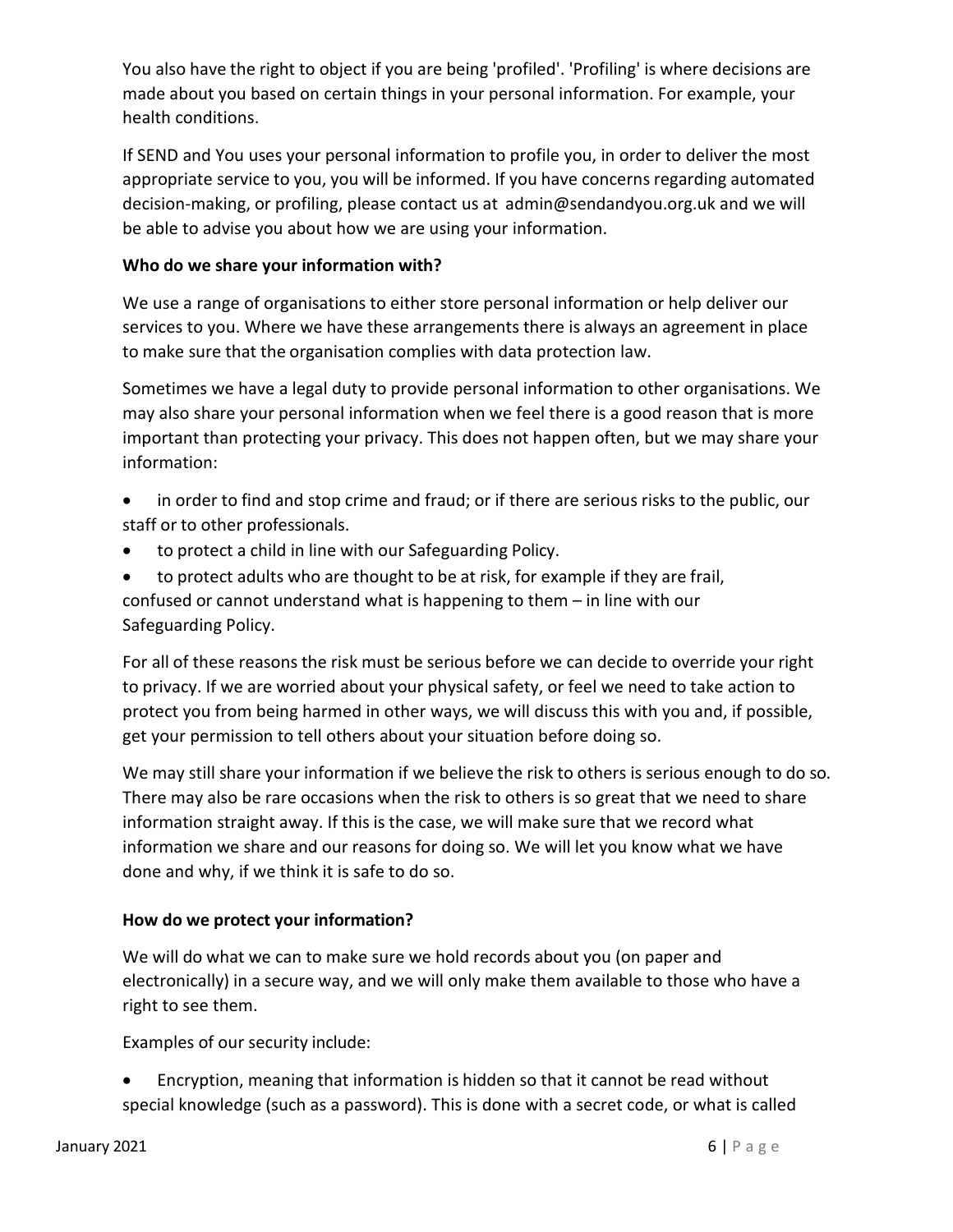a 'cypher'. The hidden information is said to then be 'encrypted'.

• Pseudonymisation, meaning that we will use a different name so we can hide parts of your personal information from view. This means that someone outside of SEND and You could work on your information for us without ever knowing it was yours.

- Controlling access to systems and networks allows us to stop people who are not allowed to view your personal information from getting access to it.
- Training for our staff allows us to make them aware of how to handle information and how and when to report when something goes wrong.
- Regular testing of our technology and ways of working including keeping up to date on the latest security updates (commonly called patches).

# **Where in the world is your information?**

The majority of personal information is stored on systems in the UK. However, there are some occasions where your information may leave the UK, either in order to get to another organisation, or if it is stored in a system outside of the European Union or European Economic Area.

We have additional protections on your information if it leaves the UK ranging from secure ways of transferring data to ensuring we have a robust contract in place with that third party.

We will take all practical steps to make sure your personal information is not sent to a country that is not seen as 'safe' by either the UK, or EU Governments.

If we need to send your information to an 'unsafe' location, we will always seek advice from the Information Commissioner first.

### **How long do we keep your personal information?**

There is often a legal reason for keeping your personal information for a set period, so we try to include all of these in our Corporate Retention & Disposal Schedule. For each service, the schedule lists how long your information may be kept for. This ranges from months for some records to decades for more sensitive records.

Cookies and how you use this website

To make this website easier to use, we sometimes place small text files on your computer or device (for example your iPad or laptop) called cookies. Most big websites do this too.

They improve things by:

- remembering the things you've chosen while on our website, so you don't have to keep re-entering them whenever you visit a new page
- remembering data you've given (for example, your address) so you don't need to keep entering it
- measuring how you use the website so we can make sure it meets your needs

By using our website, you agree that we can place these types of cookies on your device.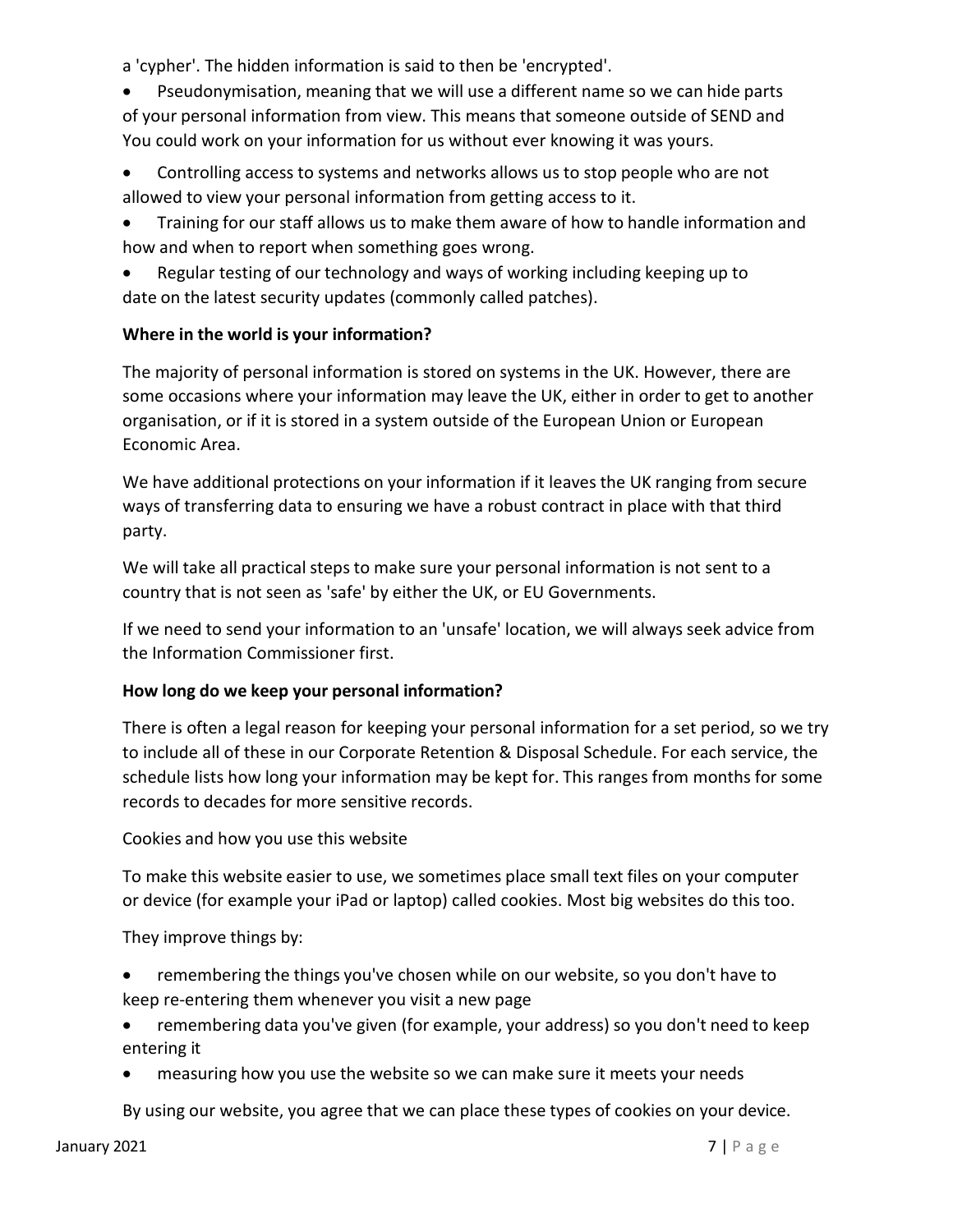We do not use cookies on this website that collect information about what other websites you visit (often referred to as privacy intrusive cookies).

Our cookies are not used to identify you personally. They are just here to make the site work better for you. You can manage and/or delete these files as you wish.

To learn more about cookies and how to manage them, visit [www.aboutcookies.org.](http://www.aboutcookies.org/)

### **How you use our website**

We use Google Analytics to collect information about how people use this site. We do this to make sure it is meeting peoples' needs and to understand how we can make the website work better.

Google Analytics stores information about what pages on this site you visit, how long you are on the site, how you got here and what you click on while you are here.

We do not collect or store any other personal information (e.g. your name or address) so this data cannot be used to identify who you are.

We also collect data on the number of times a word is searched for and the number of failed searches. We use this information to improve access to the site and identify gaps in the content and see if it is something we should add to the site.

Unless the law allows us to, we do not:

- share any of the data we collect about you with others'
- use this data to identify individuals.

### **Other people's cookies**

We sometimes use videos, content and feeds from other websites. These websites place cookies on your device when watching or viewing these pages.

### **Turning off cookies**

You can stop cookies being downloaded on to your computer or other device by selecting the appropriate settings on your browser. If you do this you may not be able to use the full functionality of this website.

There is more information about how to delete or stop using cookies on [AboutCookies.org.](https://www.aboutcookies.org/) You can also opt out of being tracked by Google Analytics.

### **Contact form**

When completing a contact form on our website you will need to click the consent box to agree to your information being uploaded to our confidential data management system. This also gives us permission to contact you by email in response to your enquiry.

### **Social Media**

If you send us a private or direct message through social media you will receive an auto-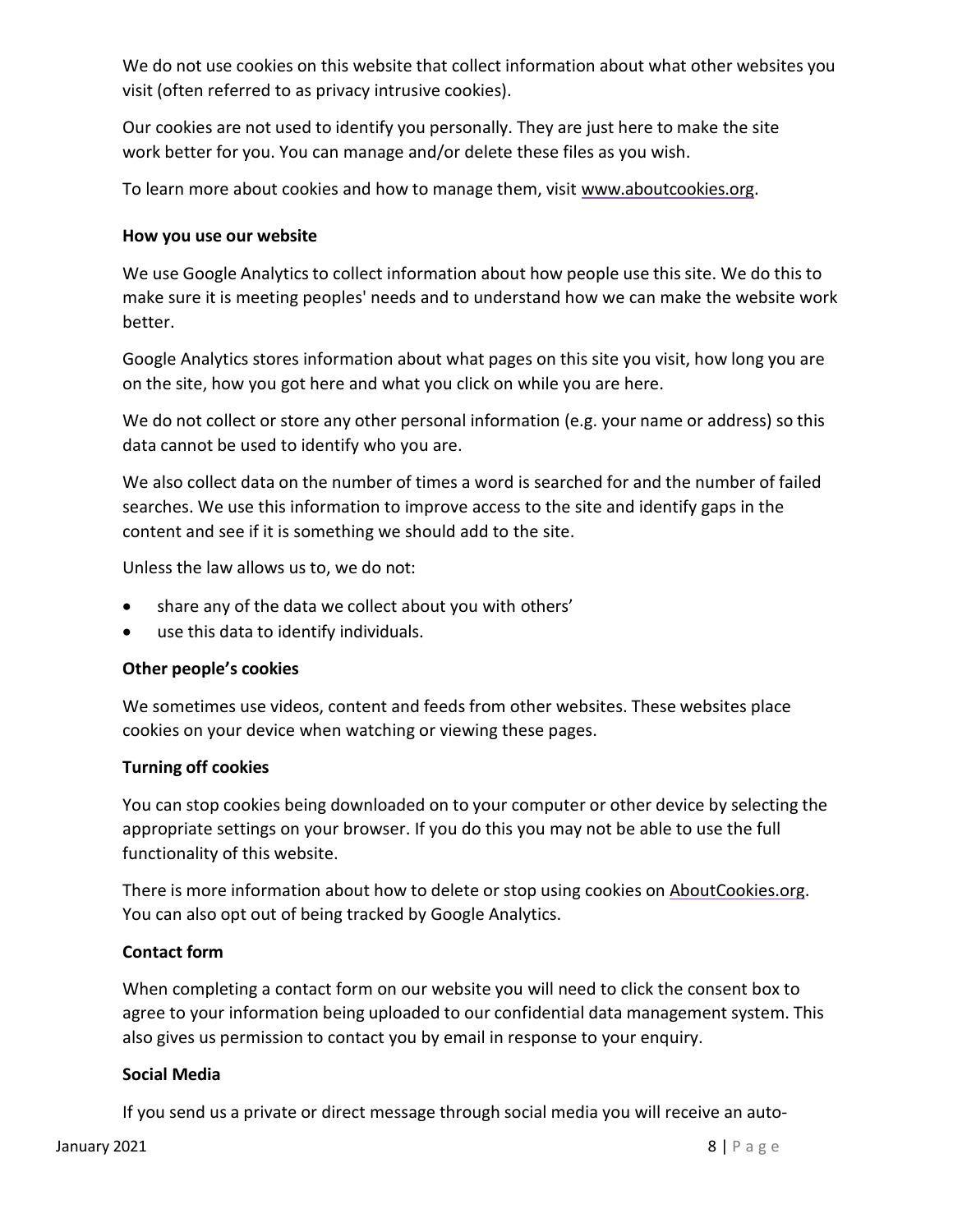response asking you to contact us by phone, email or by using a contact form. The message will then be deleted and it will not be shared with any other organisations.

### **Links to other websites**

Our website may contain links to other websites of interest. However, once you have used these links to leave our site, we no longer have any control over that website. Therefore, we cannot be responsible for the protection and privacy of any information which you provide whilst visiting such sites and such sites are not governed by this privacy statement. You should always exercise caution and look at the privacy statement applicable to the website you have visited.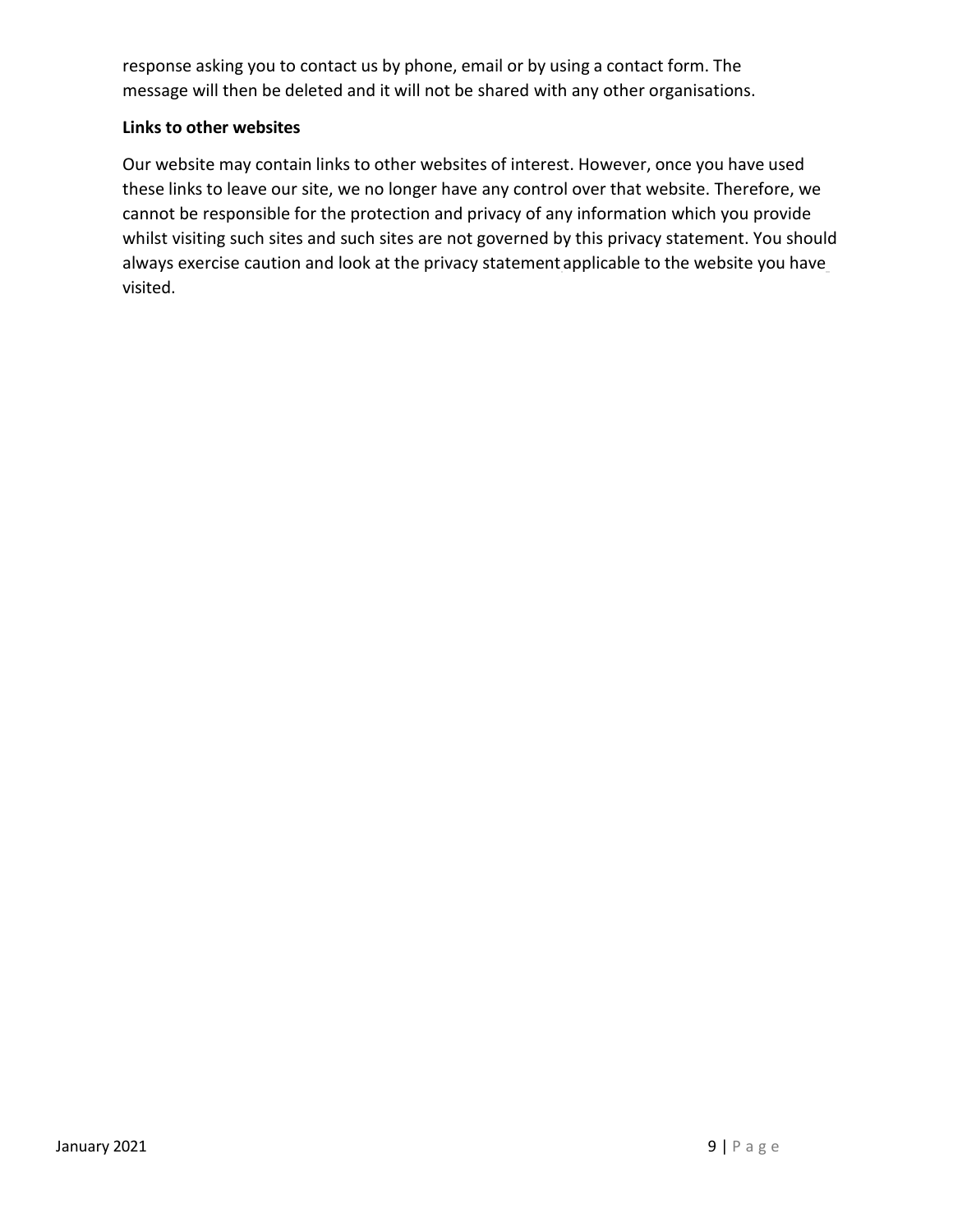# **Complaints**

All complaints are taken seriously and details of the complaint are recorded. This would normally contain the identity of the complainant and any other individuals involved in the complaint.

We will only use the personal information we collect to process the complaint and to check the level of service we provide. We do compile and publish statistics showing information about the number of complaints we receive, but not in a format which identifies anyone.

We usually have to disclose the complainant's identity to whomever the complaint is about. This is inevitable where, for example, the accuracy of a person's record is in dispute. If a complainant doesn't want information identifying them to be disclosed, we will try to respect that. However, it may not always be possible to handle a complaint on an anonymous basis.

We will keep personal information contained in complaint files in line with our retention policy. This means that information relating to a complaint will be retained for 2 years from closure. It will be retained in a secure environment and access to it will be restricted according to the 'need to know' principle.

For more information on our complaint policy and process please see our website.

### **How to contact us:**

If you have any worries or questions about how your personal information is handled please contact [admin@sendandyou.org.uk](mailto:admin@sendandyou.org.uk) [or](mailto:admin@sendandyou.org.uk) write to

Head of Service SEND and You 3rd Floor Royal Oak House Royal Oak Avenue Bristol BS1 4GB

### **Where can I get independent advice?**

For independent advice about data protection, privacy and data sharing issues, you can contact the Information Commissioner's Office (ICO) at:

Information Commissioner's Office